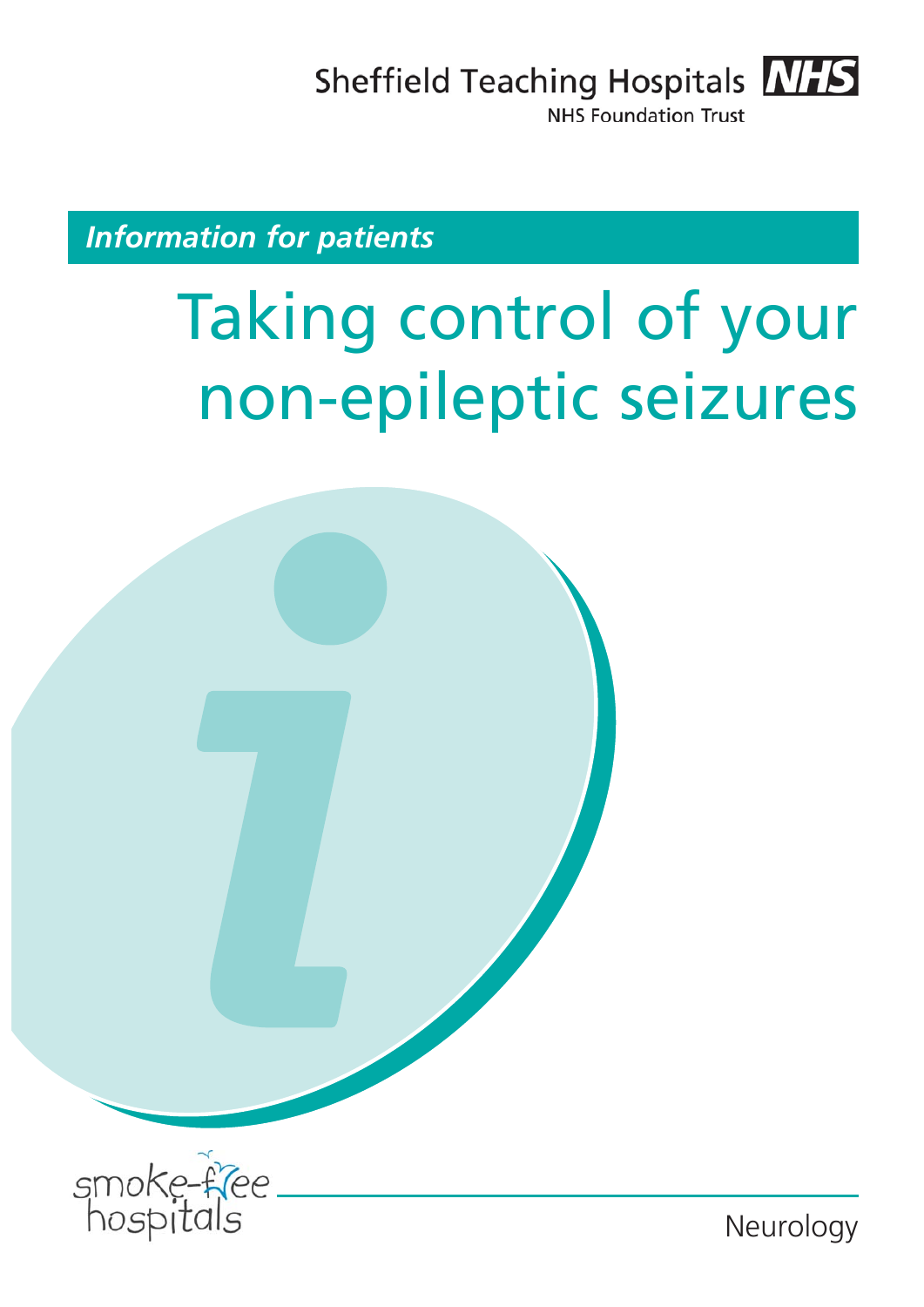# **Diagnosed with non-epileptic seizures?**

## **Some tips which may help**

How can you help yourself if you suffer from non-epileptic seizures? People often feel quite confused and helpless when they are diagnosed with non-epileptic seizures. They are told that they can't be treated with medication and may assume that there is nothing they can do. However, there are many things you can do that may help you to take control of your seizures and your life. Perhaps your friends and family can help as well. This booklet describes some approaches that many people find helpful. It may well take time to learn some of the techniques and to feel the benefits from them, so be patient and keep on trying.

# **Things you can do**

## **1. Sensory grounding**

Do you get a warning before your attacks start? If so something called 'sensory grounding' may well allow you to fight off your seizures, or to delay the seizure until you are somewhere safe or more private. There are a number of ways of doing 'sensory grounding' but the one described below has been found to be helpful by many people.

- It is helpful to practice this when you are feeling OK so that you will remember it better when you need it.
- Also explain it to the people close to you. Then they can encourage you to use it if you forget in the heat of the moment.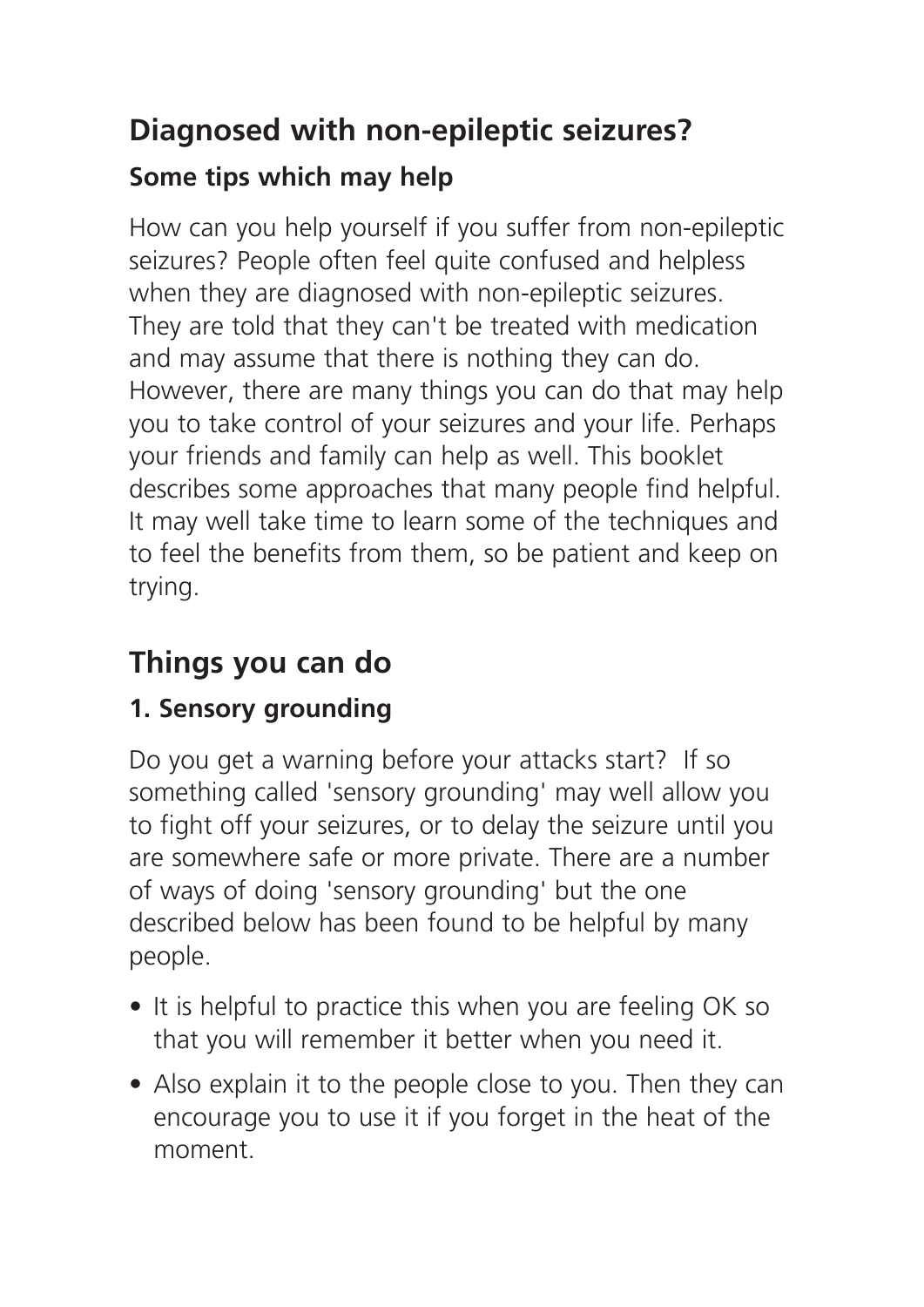- Many people find it helpful to carry something rough or textured around with them (e.g. a rough pebble, small nail file) in their pocket or bag to rub in the sensory grounding.
- Many people who have non-epileptic seizures also have anxiety and panic attacks. Sensory grounding can be a good way to take control of these too.

This is what you do:

- 1.Feel something rough or textured, with your fingers and thumbs. Really focus on what this feels like as you rub it harder or softer, or in different directions. As you do this also put your feet flat on the floor and notice how solid the ground feels under your feet. If you are sitting down notice how solid the chair is underneath you.
- 2.Look around you and really focus on the things you can see. Describe them to yourself in detail.
- 3.Listen and see what sounds you can hear, e.g. people talking, birds singing, traffic noise etc
- 4.Remind yourself where you are, what day of the week it is, what year it is, who you are with etc.
- 5.Remind yourself that you are safe.

#### **2. Relaxation**

Many people find that their non-epileptic seizures are more likely to happen when they are tense. If you are tense you may find yourself squeezing your hands together or fiddling with things. You may tap your hands or feet, grind your teeth or hunch your shoulders. You may often feel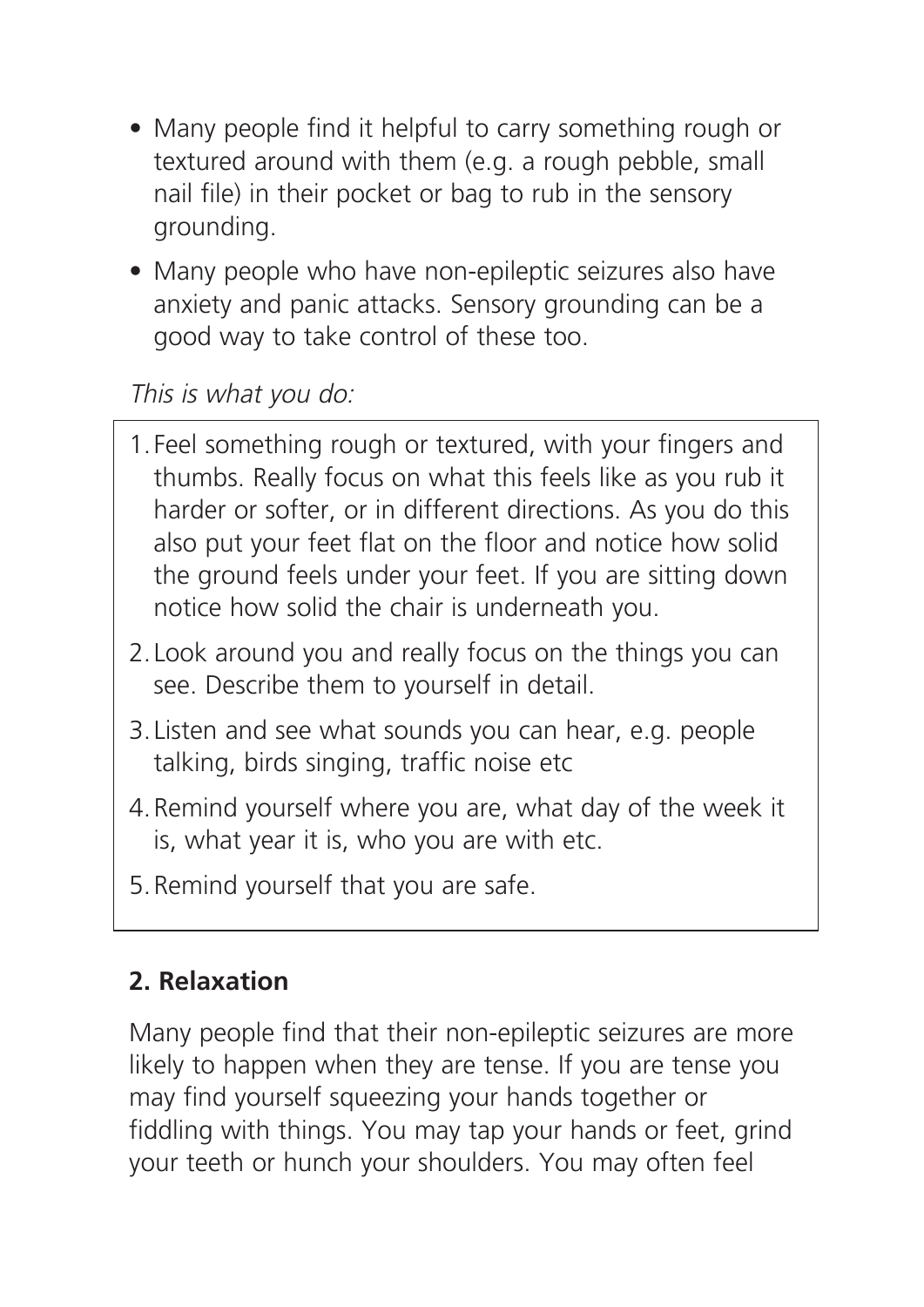'wound up' or be easily startled. In this case some kind of regular relaxation may be helpful.

- There are many relaxation CD's available, which describe how to tense and relax your different muscle groups. Some CDs use soothing music, whale song etc. to help people relax.
- Choose whatever works for you, or maybe just stop everything, listen to your favourite 'flop-out' music and give yourself time to unwind.
- You may find it helpful to put your relaxation CD onto an iPod or MP3 player if you have one so that you can use it wherever you like.

## **3. Abdominal breathing**

Many people with non-epileptic seizures or anxiety attacks find that their breathing becomes difficult or quick and shallow before a seizure. This is called hyperventilation. It can make you feel strange and light-headed and more likely to have a seizure. Abdominal breathing is a way of controlling your breathing. It can help you to fight off a seizure and feel more calm. Practice this at home and then use it whenever you start to think that you are going into a seizure, or if you start to feel anxious or panicky.

This is what you do:

- 1. Sit comfortably with one hand on your abdomen below the navel.
- 2. Slowly breathe in through your nose, and as you breathe in feel your stomach expand beneath your hand.
- 3. Pause for a count of 3.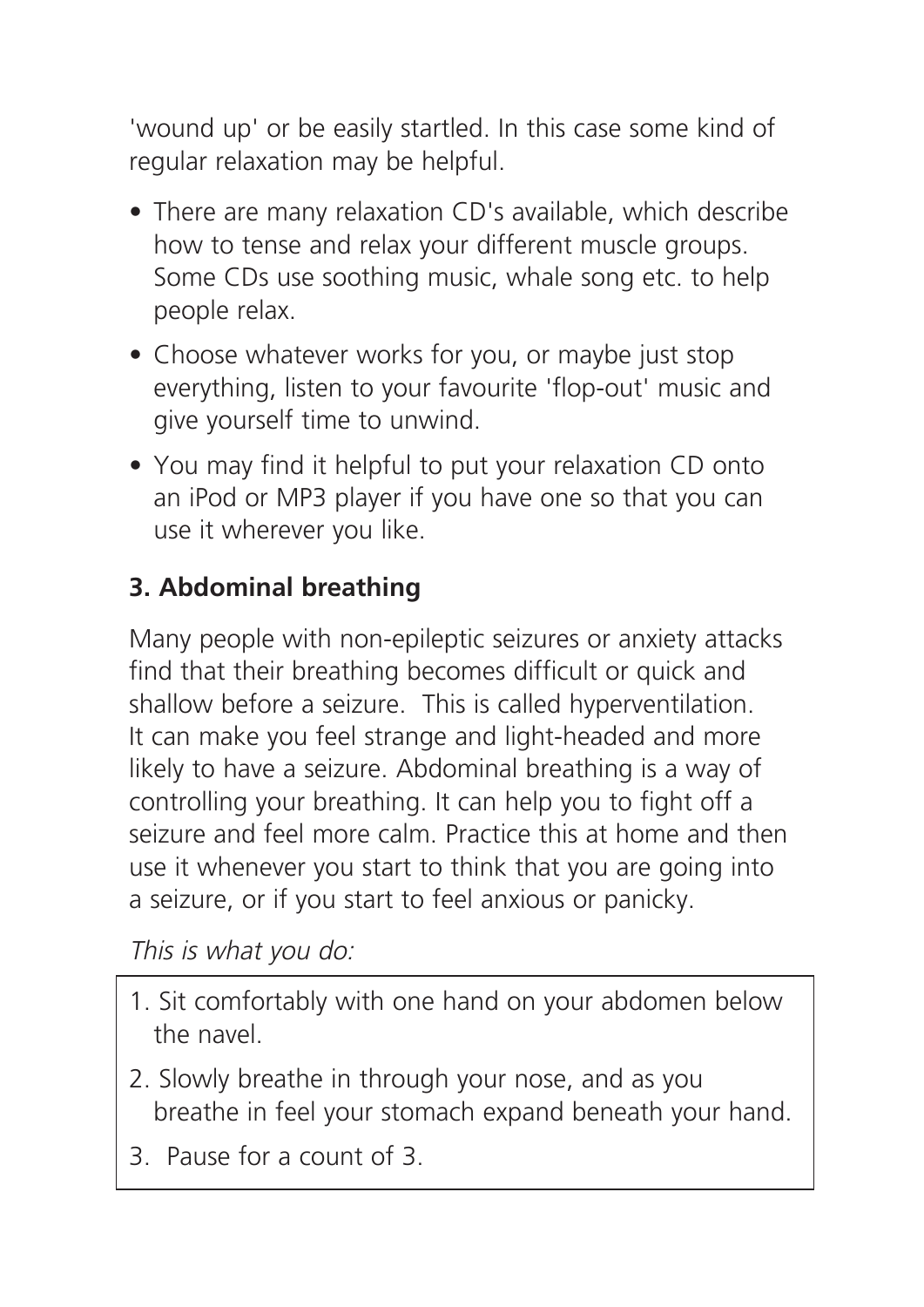- 4. Slowly breathe out through you nose and as you do so think "Relax".
- 5. Rest for a moment.
- 6. Repeat for 20 breaths or until you feel back in control.

#### **4. Time out on the spot**

This is another good technique to use when you feel stressed or anxious. You can use it anywhere or anytime, and no-one else needs to know you are doing it. Just take a few minutes out of the stressful situation to go to the relaxing place in your mind.

This is what you do:

Think about a place you have been where you felt happy and relaxed. It might be somewhere you have been on holiday or a special place in your home. It should be somewhere where you have felt calm and at peace. Imagine yourself in that place. Picture it clearly and think about what you can see there, what you can hear, how it smells, how it feels to be there. Get the image fixed in your mind so that you can call it up whenever you like.

Now, when you are feeling stressed, imagine yourself opening a door which takes you to this place. In your mind picture yourself stepping into this place and soak up the atmosphere, feel the relaxation wash over you. You just need to do this for a few moments, and then return to where you were or what you were doing before.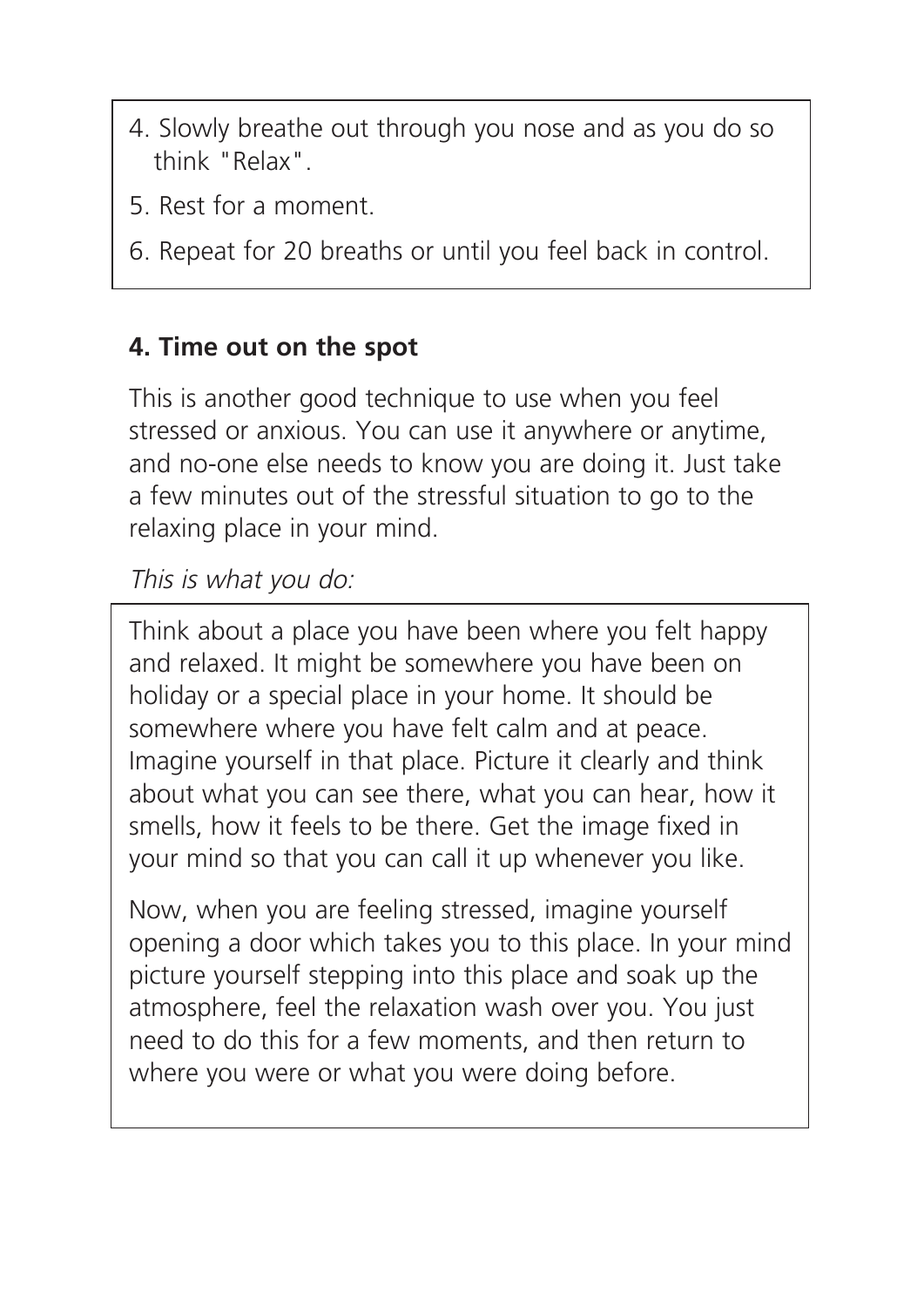#### **5. Understand your triggers**

- See if you can start to understand your seizures and what causes them. A good way to do this is to keep a seizure/emotions diary. Write down each time you have a seizure, when it happened and also what had been going on in your life that day. Particularly make note of things that might have made you feel emotional in any way.
- Also notice whether you were feeling tired, ill, where you were at the time, what you were doing.
- If you were watching TV, what were you watching?
- If you were chatting with friends what were you talking about?

That way you may start to understand triggers that you were not aware of. For some people the seizure comes straight after the trigger, for others it could even be the following day.

#### **6. Don't be over-cautious - look for solutions not for problems**

Attacks can be frightening, and some people react to this by stopping many of their normal activities. So people may stop work and stay in the house most of the time. They may never go anywhere alone, stop using buses and trains and avoid being with people because they are worried about having an attack. If you do this you are likely to get bored, feel frustrated, lonely, depressed, and to focus all your attention on your illness. This can make your stress levels go up, affect your self-confidence and put a strain on relationships. The longer you go without going out or doing much, the harder it becomes to start again, and the more depressing life becomes.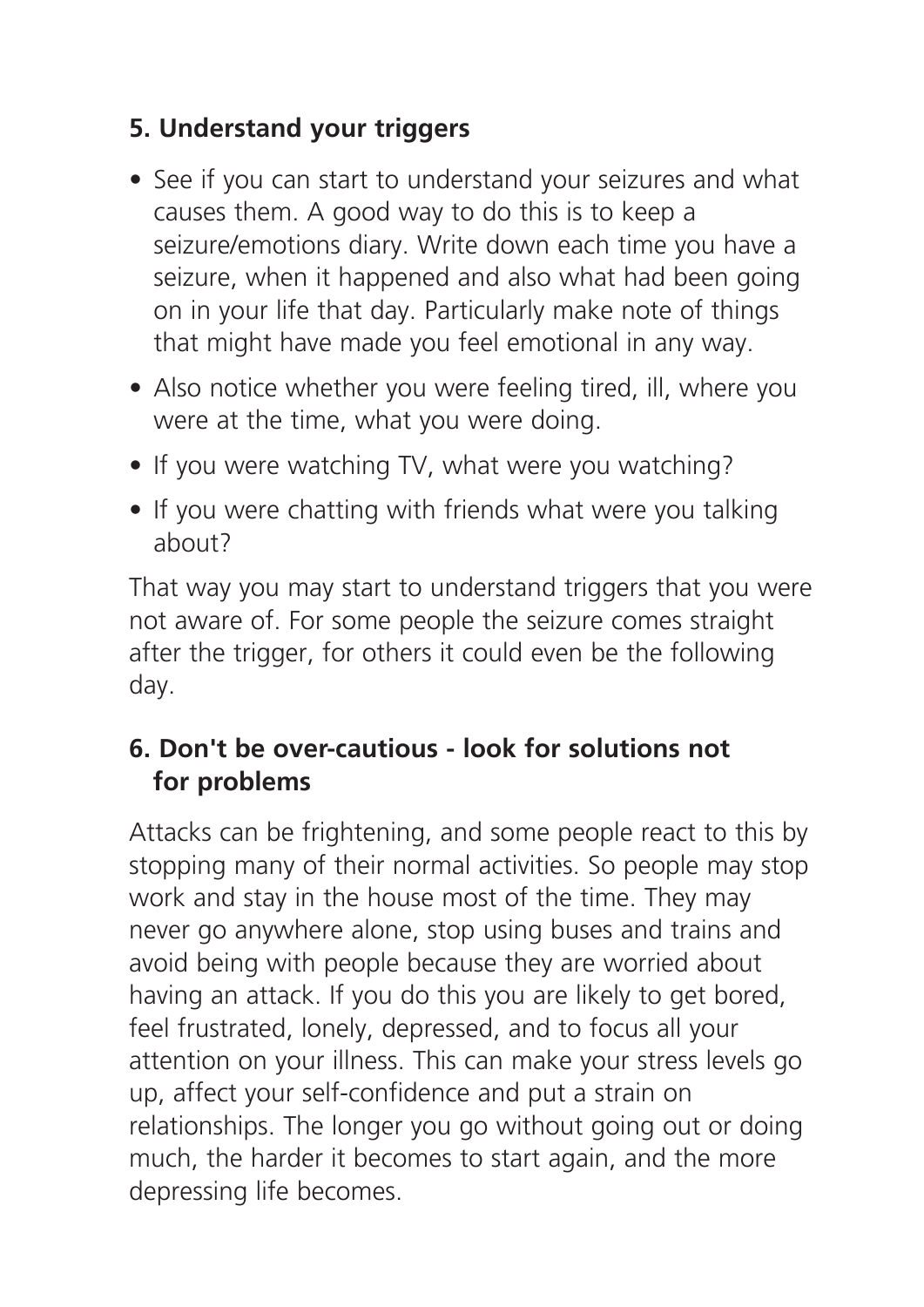- It is better to try to carry on with your normal activities as much as possible.
- Gradually start to do things and become more independent again, finding ways of tackling problems.
- Don't put life on hold until after the attacks stop. The happier and more interesting your life is, the better you will feel. This may well reduce the number of seizures you have.
- So plan outings, arrange treats for yourself, do things that are fun and interesting and plan things to look forward to. This way life becomes meaningful again.

## **7. Don't let yourself become isolated**

Many people with non-epileptic seizures feel embarrassed or ashamed of their attacks. They often don't know how to explain to people what is happening to them. As a result they may stop seeing friends, avoid going to places where there are people around, or even stop going out altogether. This too will make you feel lonely and depressed. It is much better for you to carry on seeing people and may well help your recovery.

- So try to be bold and don't let embarrassment stop you doing things.
- Explain to friends and family that you have non-epileptic seizures.
- Talk to them about your attacks and your worries about them, just as you might with any other medical condition.
- Give them any information you may have about the condition (including this leaflet).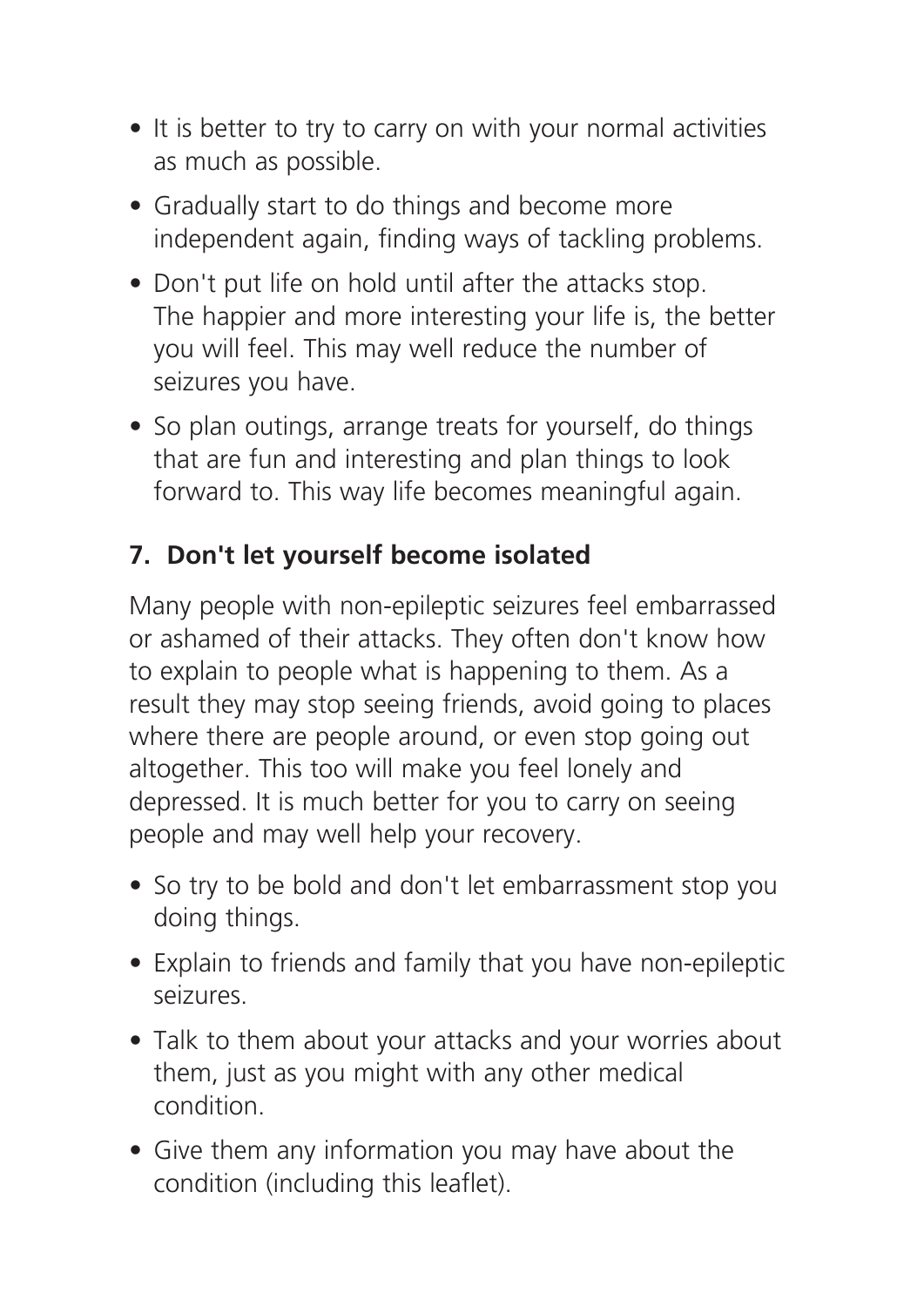- Tell them what will happen if you have a seizure, and what you would like them to do.
- Use the techniques in this leaflet, such as sensory grounding, abdominal breathing or time out on the spot to help if you feel a bit anxious.
- Make contact with other people non-epileptic seizures through the NEAD Trust (contact details at the back of this leaflet). Find out how they tackle things.
- Try to think about other things and not dwell on your worries about having a seizure.
- Go out, see people and enjoy yourself.

#### **8. Avoid medical treatment where possible**

Although non-epileptic seizures are unpleasant and alarming, they are not in themselves dangerous and do not generally need medical treatment. If you keep getting rushed into hospital this can interfere with you getting on with your life and creates a lot of drama. It may result in you mistakenly getting treatment for epilepsy which will not do you any good.

- It is helpful to explain in advance to friends, family and workmates exactly what your attacks are and what they can do to help if you have one (this varies from person to person).
- In general it is not necessary to call an ambulance unless your attack causes an injury or does not stop at all.
- Some people find it helpful to wear a card around their neck or alert bracelet explaining their condition and giving contact details for partners or family members. If you would like a card, ask your consultant or psychotherapist and we can provide one for you.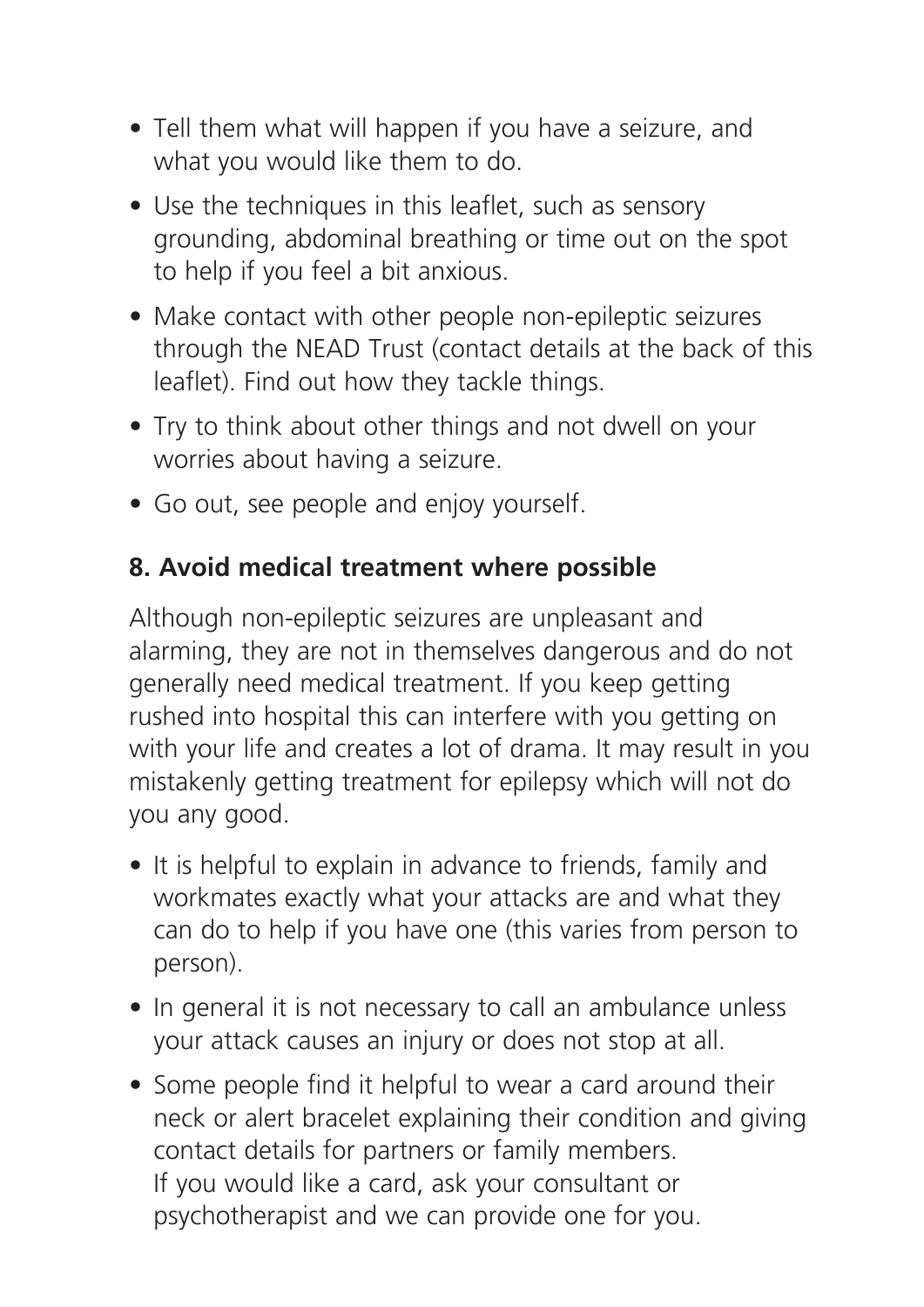#### **9. Learn to delegate and say 'no'**

Are you one of those people who is always there looking after everyone else but no-one seems to look after you? Do people always bring you their problems but you feel you shouldn't 'burden' anyone with yours? Are you continually busy with all the demands and responsibilities you have and never seem to get a moment for yourself? Does it feel selfish if you think of saying 'no' when someone asks you for help, as if you would be letting them down?

Many people who have non-epileptic seizures seem to spend all their time looking after others but ignore their own needs for rest, space, enjoyment, support, exercise and a balanced life. As a result they become stressed, tired and even resentful, and have more seizures. If this applies to you - think about your life.

- Do you really need to do everything you are doing?
- Do you have a partner or teenaged children who should be doing more around the house?
- Are there people who would like to give you support if only you asked?
- Are there chores you do that aren't really essential?
- Are there things you are doing that people really should and could do for themselves?
- Talk to your friends and family and see what they think, and try to make space for you - to rest, relax and do things you enjoy.
- You deserve it as much as anyone else.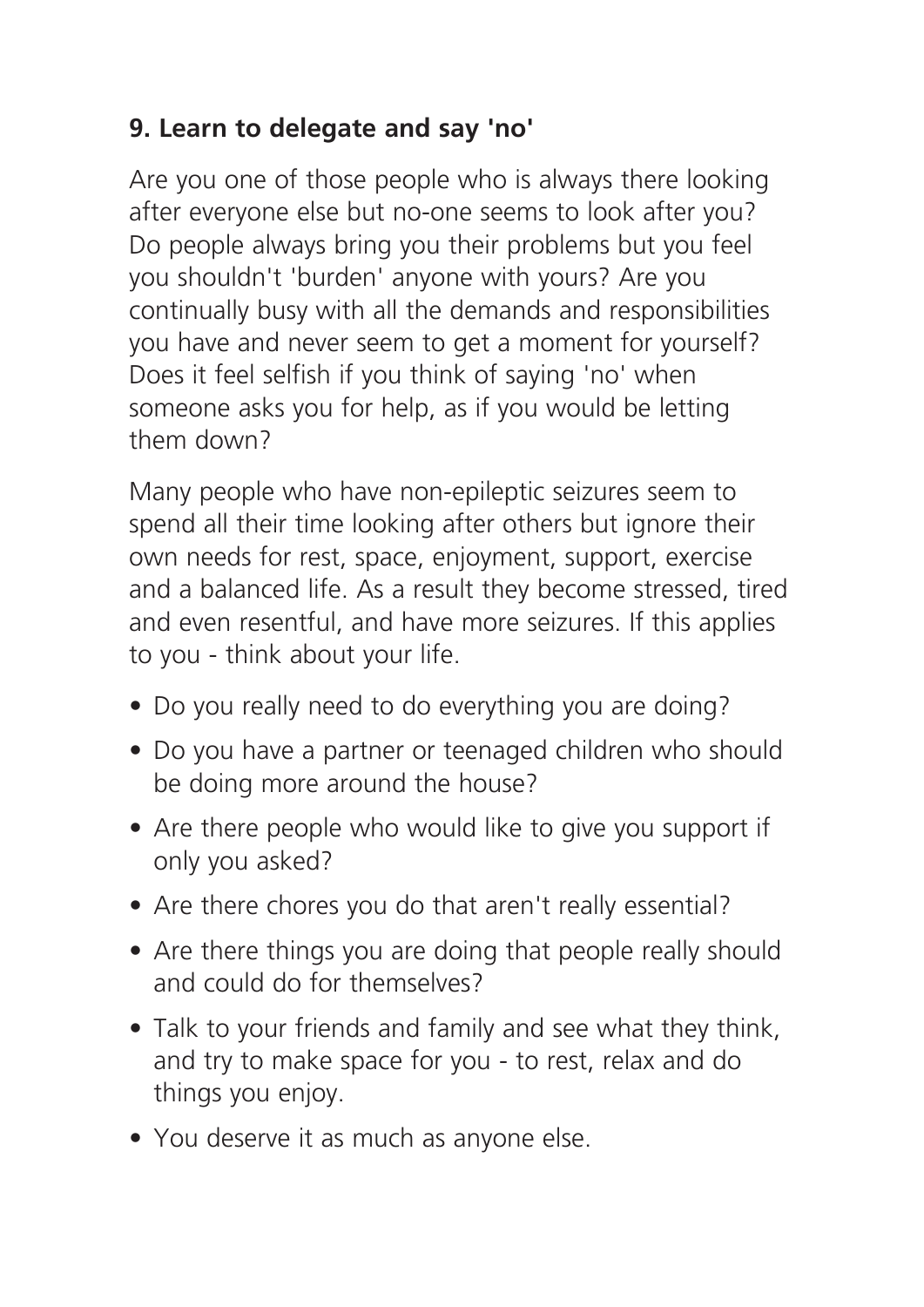#### **10. Talk about your feelings**

Many people who have non-epileptic seizures have a tendency to push away or 'bottle up' difficult feelings. They may have been brought up feeling that it was weak or bad to experience emotions, so they never allow themselves to have them. Whatever difficult things life throws at them they 'just get on with it'. They may feel that if they started crying they would never stop. Other people do experience strong emotions but only let them out when they are alone. They don't want to 'burden' other people. Others bottle things up for as long as they can, and then explode in an uncontrollable outburst.

However, it is by talking about difficult emotions and experiences and sharing them with others that we deal with our feelings. Talking about what is wrong can help us to realise that we are not alone. It can make emotions feel less frightening and more manageable. When we try to lock things away in boxes and throw away the key, they tend to cause other problems. These may include nonepileptic attacks or other physical symptoms, or psychological problems such as anxiety and depression.

- So try talking about your worries and feelings to people you can trust.
- If there is no-one available to talk to, writing feelings down can often help. This could be in a diary, by writing poetry or just plain writing.
- Telephone help-lines may also be a good way to unload.
- Your thoughts and symptoms may seem strange and frightening. This is not unusual for people with NES. Tell your doctor or psychotherapist about them as it may be very helpful for your treatment.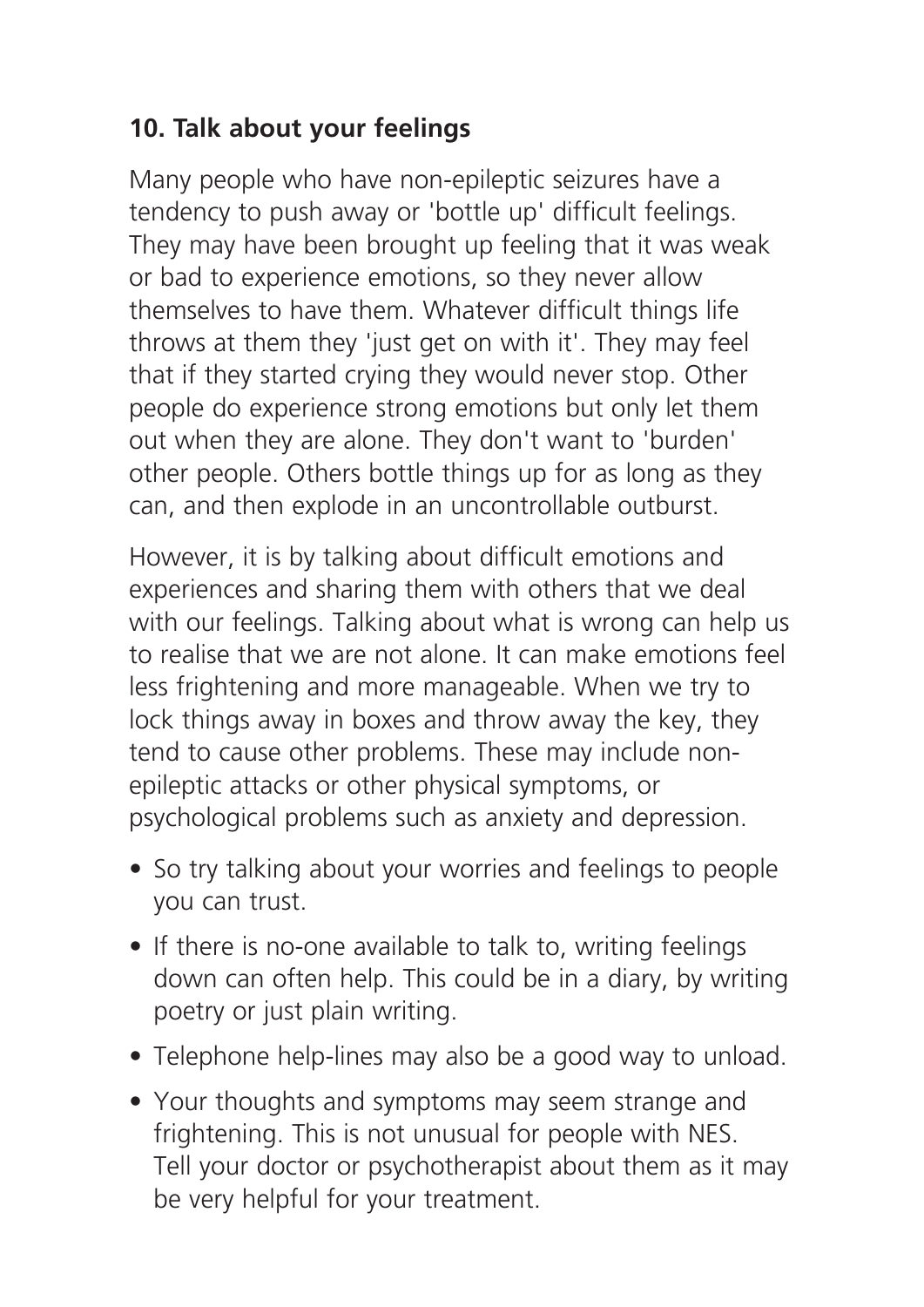# **Things others may be able to do for you…**

Your friends and family often feel confused and anxious themselves when their loved one is diagnosed with nonepileptic seizures. They may feel helpless and not know what to do. However, there are many ways that they can help you recover. Here are some of the helpful things they can do.

#### **1. During an attack**

It is helpful if your seizures are dealt with in as low-key a way as possible. It is more upsetting and embarrassing for you if each one becomes a major drama.

Your friends and family should:

- Stay calm and try to keep other people from panicking.
- Keep you safe from injury by removing any dangerous objects.
- Move or guide you to a safe place.
- Protect your head by placing some soft clothing underneath it.
- Not try to hold you down or restrict your movements. This can be frightening for you and may cause injuries.
- Speak to you calmly, explaining where you are, what is happening and reassuring you that you are safe. You may be able to hear and feel what other people are doing during an attack and being spoken to calmly may help to make the attack shorter.
- Encourage you to control your breathing using the abdominal breathing technique we have already described in this leaflet.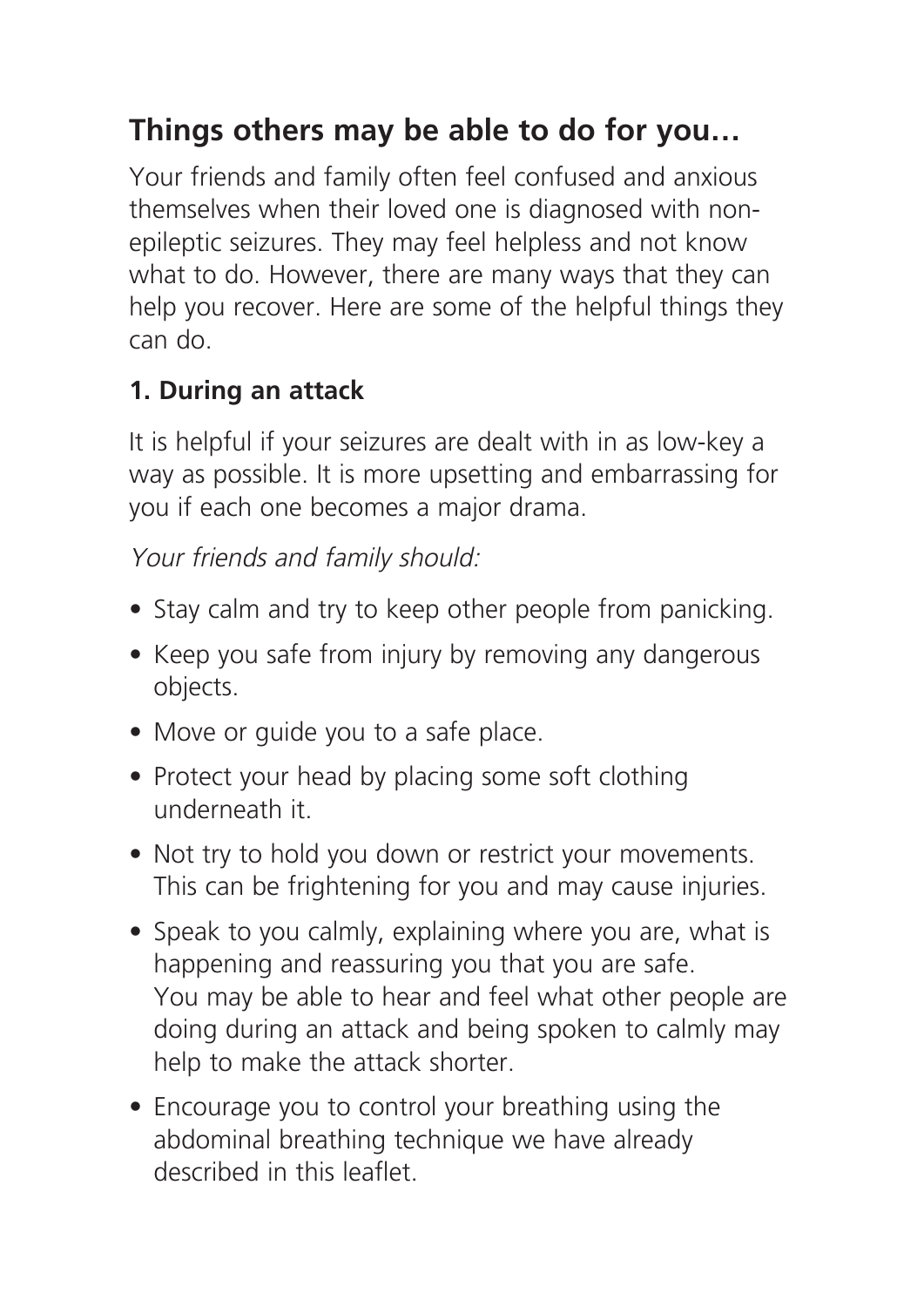- Encourage you calmly to try and come out of the seizure.
- Observe exactly what happens in the attacks or if possible video some. Afterwards they should write down what they have observed so that they do not forget any of the details. This can help your doctor with the diagnosis.
- They should not call an ambulance unless you have injured yourself or the attack goes on for a long time. They should also try to stop other people from calling an ambulance.
- If an ambulance is called, explain to the ambulance crew that the seizures are non-epileptic. This helps them to understand how to treat you.

#### **2. Help you to become more independent**

Understandably your family may feel anxious about your safety and discourage you from doing things that they feel put you at risk. However, as we have seen, stopping doing things can have a bad effect on your life and actually make your symptoms worse. Your loved ones can help by:

- Encouraging you to do more.
- Not doing things for you that you can do for yourself
- Helping you to find ways of starting to do things that you have been avoiding, e.g. going shopping, travelling on trains and buses.

Although they may find this worrying to start with it is a really important role they can take.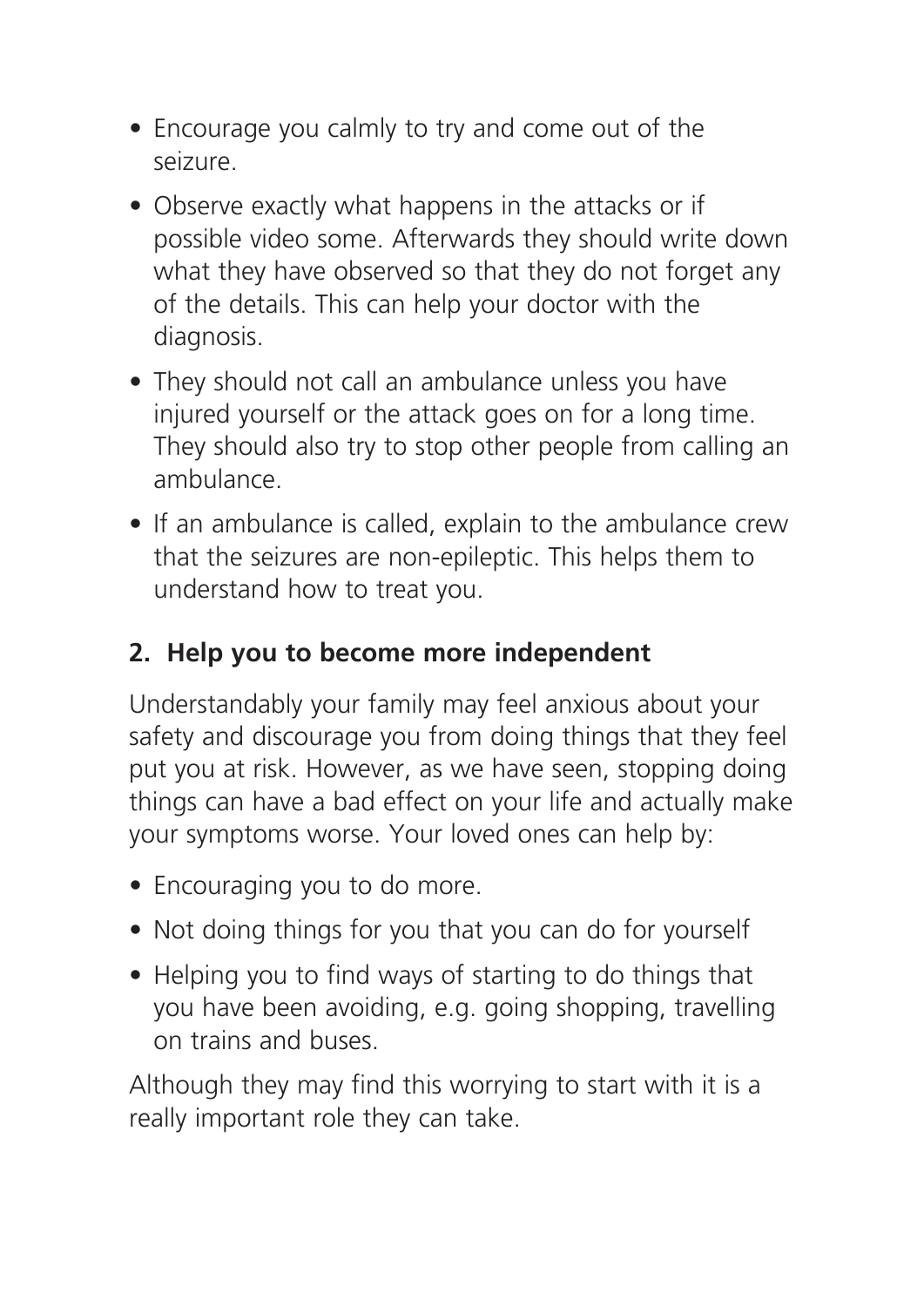#### **3. Accepting your feelings**

The people close to you may also try to protect you by stopping you from getting upset. They may think that this will cause a seizure, or they may just find it hard to see you upset. In fact seizures are often linked to feelings that are not expressed. So if you need to talk about your feelings or have a good cry the best thing that friends and family can do is to:

- Listen, encourage you to talk and try to understand
- Let you cry if you need to
- Give you a cuddle if you want one
- Not rush to find solutions or make it all better
- Take your feelings seriously
- Be patient with you. Some things that seem trivial to them may be very important for you.

#### **4. Take some of the pressures off you**

If you are one of those people who are constantly on the go, doing things for other people and never taking time for yourself your family can help by:

- Sharing the household tasks
- Encouraging you to take time off for yourself
- Helping you to plan some enjoyable leisure activities

So give it a try. Different things seem to work for different people, and you may well find other approaches that help as well. Use the ones that work for you and start to take control.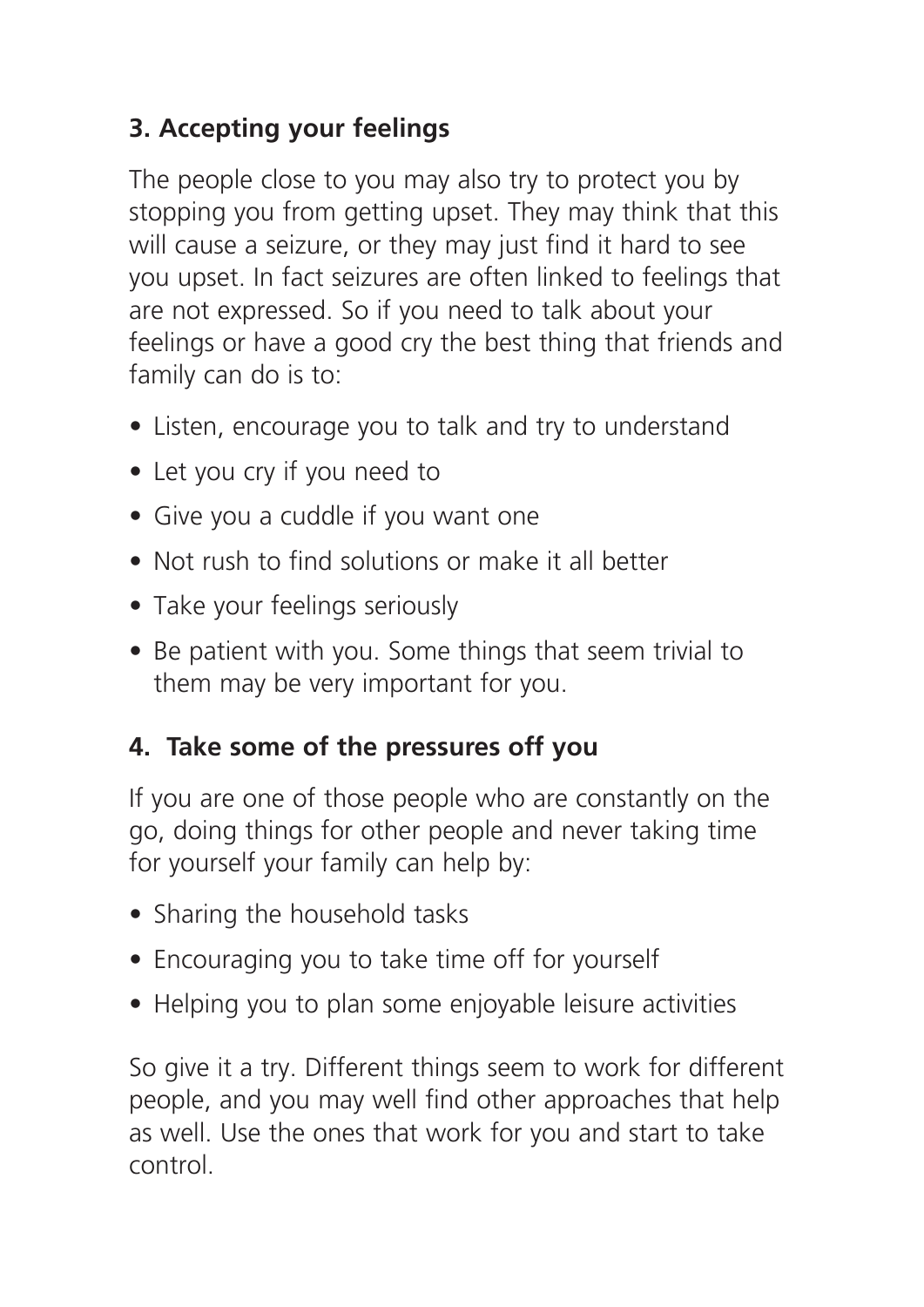# **Some helpful contacts**

Sheffield Teaching Hospitals have a very helpful website with a wide range of information about non-epileptic seizures on www.nonepilepticattacks.info

The **NEAD Trust** is a support group for people with nonepileptic seizures and their families and friends. It is run by people who have non-epileptic seizures with the aim of raising awareness of this condition and supporting sufferers and their families. They have an online forum and hold regular coffee mornings in Sheffield. You can contact them on: **www.neadtrust.co.uk**

**The Samaritans** offer confidential support 24 hours a day to people who are going through a crisis or feeling suicidal. You can ring them on:

**08457 90 90 90** or contact them by email on **jo@samaritans.org**

**CRUSE** offer bereavement counselling. **Daytime Helpline 0844 477 9400**

**Alcoholics Anonymous** offer support for people with problematic drinking and their families. **National Helpline: 0845 769 7555**

**National Domestic Violence Helpline: 0808 2000 247**